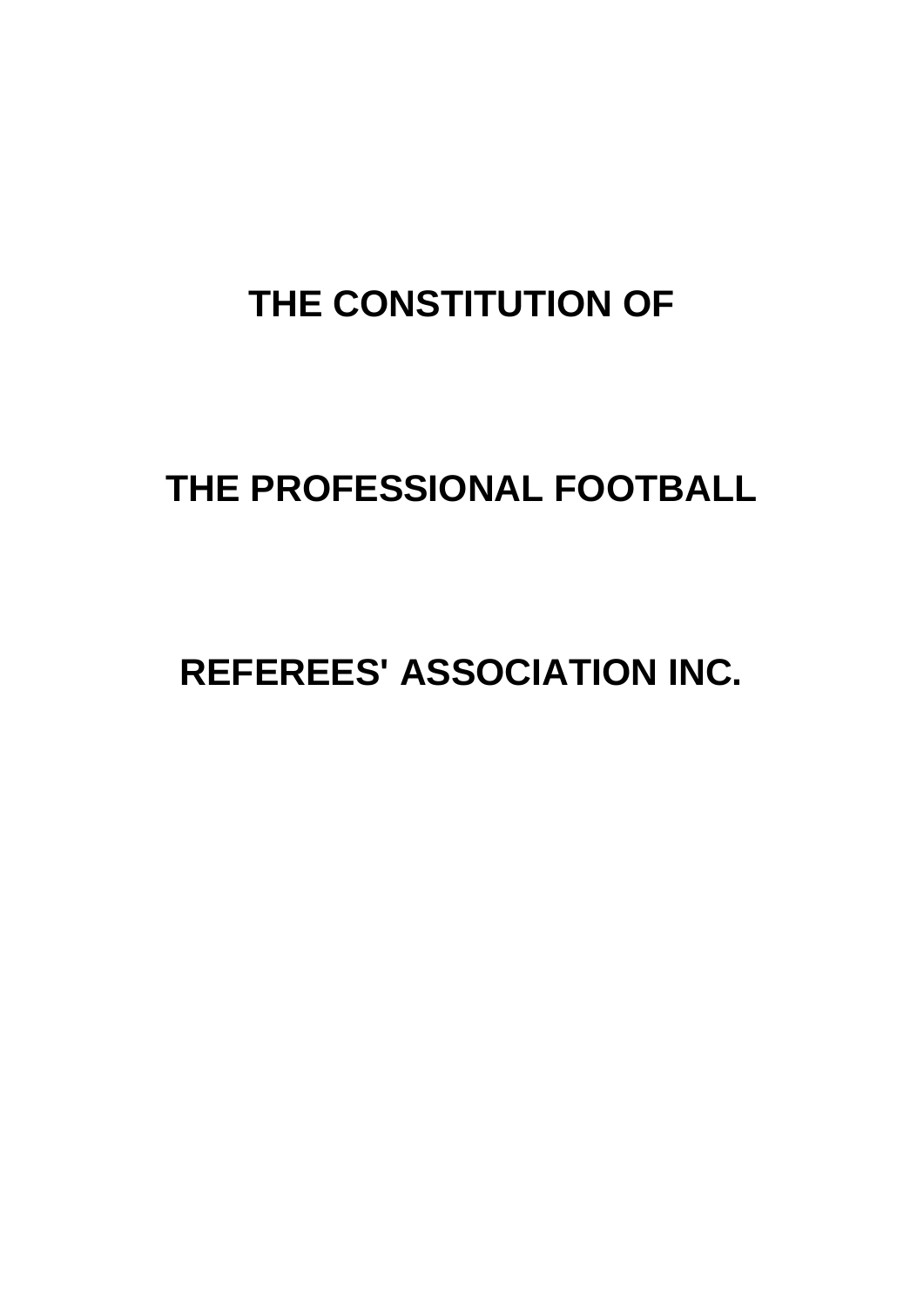# **Contents**

| Part 1 - Preliminary                                                                                                                                                                                                                                                                                                                                            |                                                                                                  |
|-----------------------------------------------------------------------------------------------------------------------------------------------------------------------------------------------------------------------------------------------------------------------------------------------------------------------------------------------------------------|--------------------------------------------------------------------------------------------------|
| Definitions and Objects<br>1                                                                                                                                                                                                                                                                                                                                    | 3                                                                                                |
| Part 2 - Membership                                                                                                                                                                                                                                                                                                                                             |                                                                                                  |
| 2 Membership generally<br>3 Nomination for membership<br>4 Cessation of membership<br>Membership entitlements not transferable<br>5.<br>Resignation of membership<br>6<br>Register of members<br>7<br>8 Fees and subscriptions<br>9 Members' liabilities<br>10 Resolution of disputes<br>11 Disciplining of members<br>12 Right of appeal of disciplined member | 4<br>4<br>5<br>5<br>5<br>5<br>$6\phantom{1}6$<br>$6\phantom{1}6$<br>6<br>$\,6$<br>$\overline{7}$ |
| Part 3 - The committee                                                                                                                                                                                                                                                                                                                                          |                                                                                                  |
| 13 Powers of the committee<br>14 Composition and membership of committee<br>15 Election of committee members<br>16 Secretary<br>17 Treasurer<br>18 Casual vacancies<br>19 Removal of committee members<br>20 Committee meetings and quorum<br>21 Delegation by committee to sub-committee<br>22 Voting and decisions                                            | 8<br>8<br>8<br>9<br>9<br>9<br>10<br>10<br>11<br>11                                               |
| Part 4 - General meetings                                                                                                                                                                                                                                                                                                                                       |                                                                                                  |
| 23 Annual general meetings - holding of<br>24 Annual general meetings - calling of and business at<br>25 Special general meetings - calling of<br>26 Notice<br>27 Quorum for general meetings<br>28 Presiding member<br>29 Adjournment<br>30 Making of decisions<br>31<br>Special resolutions<br>32 Voting<br>33 Proxy votes not permitted<br>34 Postal ballots | 12<br>12<br>12<br>13<br>13<br>13<br>14<br>14<br>14<br>14<br>14<br>15                             |
| Part 5 - Miscellaneous                                                                                                                                                                                                                                                                                                                                          |                                                                                                  |
| 35 Insurance<br>36 Funds - source<br>37 Funds - management<br>38 Change of name, objects and constitution<br>39 Custody of books etc<br>40 Inspection of books etc<br>Service of notices<br>41<br>42 Financial year                                                                                                                                             | 16<br>16<br>16<br>16<br>16<br>16<br>16<br>17                                                     |
| Appendix 1 Application for membership of association                                                                                                                                                                                                                                                                                                            | 18                                                                                               |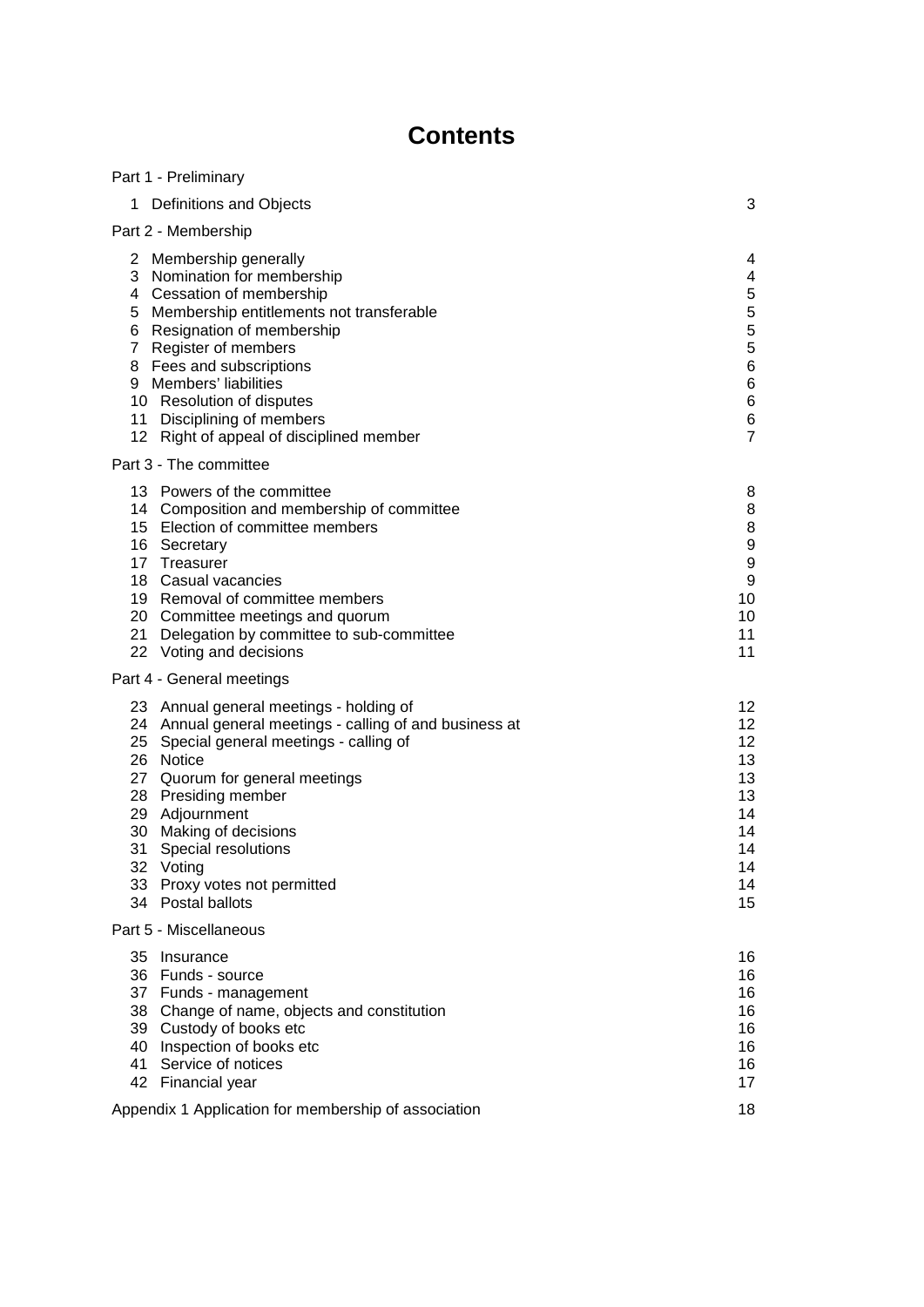# **Part 1 - Preliminary**

# *1. Definitions and Objects*

(1) In this constitution:

*A League means the Hyundai National Football competition conducted under the auspices of the Football Federation of Australia or any such successor football competition.*

*Director-General* means the Director-General of the Department of Services, Technology and Administration.

*Match Official* means a football referee, assistant referee or fourth official contracted by the FFA to officiate in A League matches and other football matches the referee is required to officiate in under the terms of his/her contract with the FFA.

*ordinary Executive Committee member* means a member of the Executive Committee who is not an office-bearer of the association.

#### *secretary* means:

- (a) the person holding office under this constitution as secretary of the association, or
- (b) if no such person holds that office the public officer of the association.

*special general meeting* means a general meeting of the association other than an annual general meeting.

*the Act* means the *Associations Incorporation Act 2009*.

*the Regulation* means the *Associations Incorporation Regulation 2010.*

- (2) In this constitution:
	- (a) a reference to a function includes a reference to a power, authority and duty, and
	- (b) a reference to the exercise of a function includes, if the function is a duty, a reference to the performance of the duty.
- (3) The provisions of the *Interpretation Act 1987* apply to and in respect of this constitution in the same manner as those provisions would so apply if this constitution were an instrument made under the Act.
- (4) The objects of the Association are :
	- (a) To promote and protect the interest of all members;
	- (b) To safeguard members interests at all times;
	- (c) To strive for the improvement of members workplace conditions;
	- (d) To provide a medium through which the members may express their views on issues concerning their workplace conditions;

(e) To provide its members with an Association dedicated to the promotion and advancement of Football refereeing in Australia.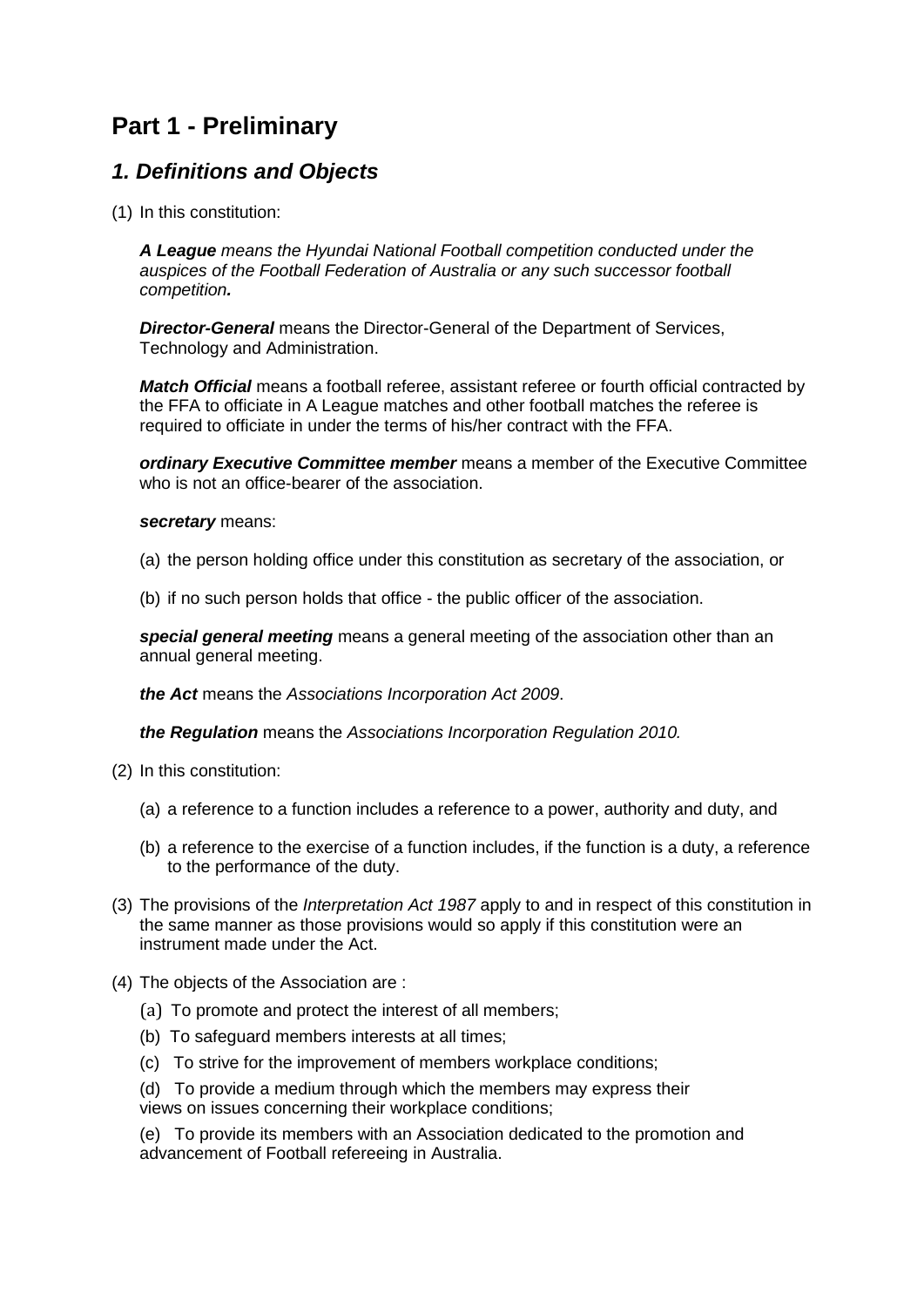# **Part 2 - Membership**

#### *2. Membership generally*

A person is eligible to be a member of the association if:

- (a) the person is a Match Official or is a person who is invited by the Executive Committee to join the Executive Committee, and
- (b) the person has been nominated and approved for membership of the association in accordance with clause 3.

## *3. Nomination for membership*

- (1) A nomination of a person for membership of the association:
	- (a) must be made by a member of the association in writing in the form set out in Appendix 1 to this constitution, and
	- (b) must be lodged with the secretary of the association.
- (2) As soon as practicable after receiving a nomination for membership, the secretary must refer the nomination to the Executive Committee which is to determine whether to approve or to reject the nomination.
- (3) As soon as practicable after the Executive Committee makes that determination, the secretary must:
	- (a) notify the nominee, in writing, that the Executive Committee approved or rejected the nomination (whichever is applicable), and
	- (b) if the Executive Committee approved the nomination, request the nominee to pay (within the period of 21 days after receipt by the nominee of the notification) the sum payable under Clause 8 of this constitution by a member as the entrance fee and annual subscription.
- (4) The secretary must, on payment by the nominee of the amounts referred to in subclause (3) (b) within the period referred to in that provision, enter or cause to be entered the nominee's name in the register of members and, on the name being so entered, the nominee becomes a member of the association.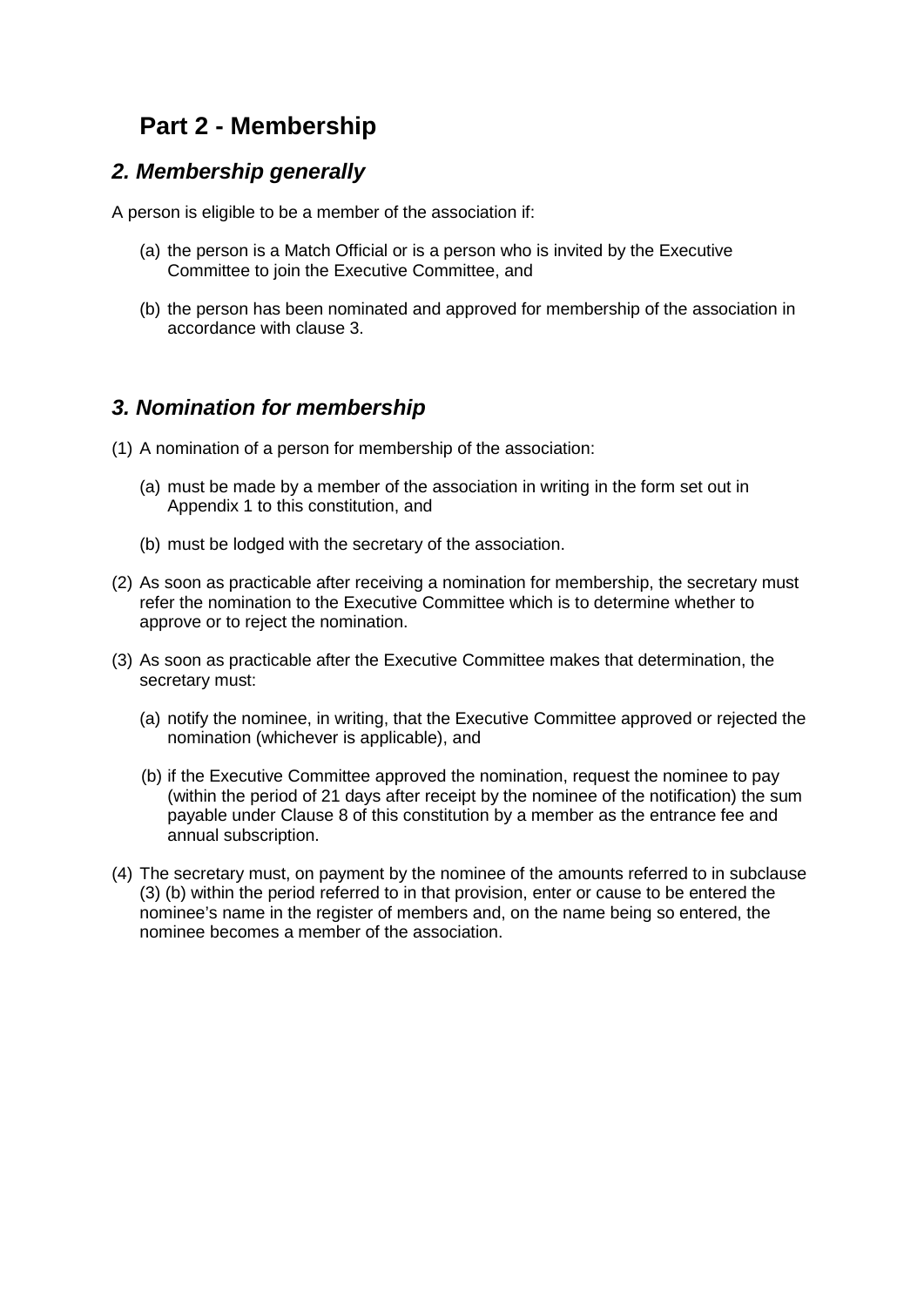# *4. Cessation of membership*

A person ceases to be a member of the association if the person:

- (a) dies, or
- (b) resigns membership, or
- (c) is expelled from the association, or
- (d) fails to pay the annual membership fee under clause 8 (2) within 3 months after the fee is due; or
- (e) ceases to be a Match Official unless he/she is invited by the Executive Committee to become a Executive Committee member.

### *5. Membership entitlements not transferable*

A right, privilege or obligation which a person has by reason of being a member of the association:

- (a) is not capable of being transferred or transmitted to another person, and
- (b) terminates on cessation of the person's membership.

### *6. Resignation of membership*

- (1) A member of the association may resign from membership of the association by first giving to the secretary written notice of at least one month (or such other period as the committee may determine) of the member's intention to resign and, on the expiration of the period of notice, the member ceases to be a member.
- (2) If a member of the association ceases to be a member under subclause (1), and in every other case where a member ceases to hold membership, the secretary must make an appropriate entry in the register of members recording the date on which the member ceased to be a member.

### *7. Register of members*

- (1) The public officer of the association must establish and maintain a register of members of the association specifying the name and postal or residential address of each person who is a member of the association together with the date on which the person became a member.
- (2) The register of members must be kept in New South Wales:
	- (a) at the main premises of the association, or
	- (b) if the association has no premises, at the association's official address.
- (3) The register of members must be open for inspection, free of charge, by any member of the association at any reasonable hour.
- (4) A member of the association may obtain a copy of any part of the register on payment of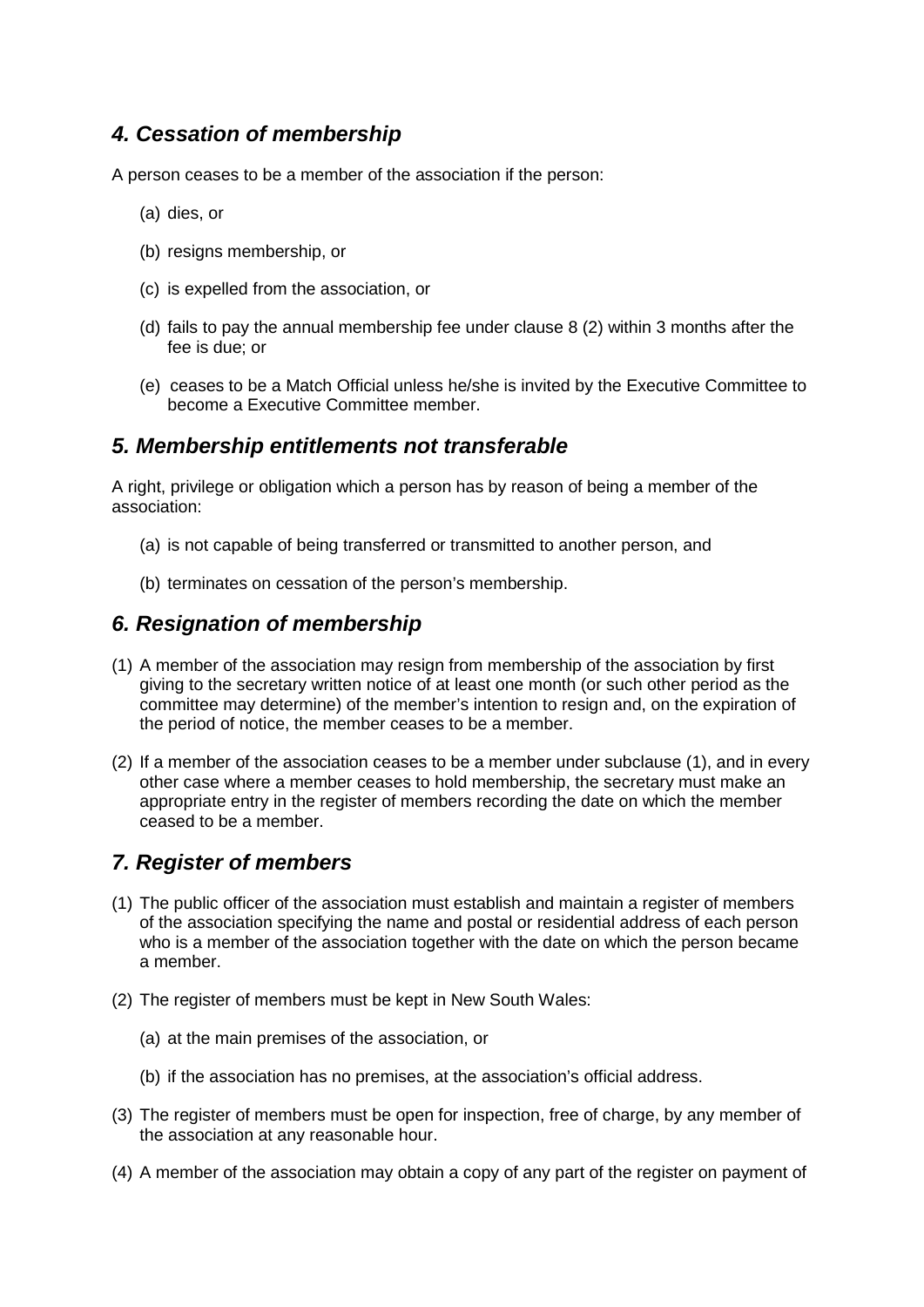a fee of not more than \$1 for each page copied.

- (5) If a member requests that any information contained on the register about the member (other than the member's name) not be available for inspection, that information must not be made available for inspection.
- (6) A member must not use information about a person obtained from the register to contact or send material to the person, other than for:
	- (a) the purposes of sending the person a newsletter, a notice in respect of a meeting or other event relating to the association or other material relating to the association, or
	- (b) any other purpose necessary to comply with a requirement of the Act or the Regulation.

#### *8. Fees and subscriptions*

- (1) A member of the association must, on admission to membership, pay to the association a fee of \$250 or, if some other amount is determined by the committee, that other amount within 21 days of the applicant being notified in writing of his/her acceptance as a member.
- (2) In addition to any amount payable by the member under subclause (1), a member of the association must pay to the association an annual membership fee of \$200 or, if some other amount is determined by the committee, that other amount within 21 days of the applicant being notified in writing of his/her acceptance as a member.
- (3) Notwithstanding Clauses 8(1) and 8(2) above a person invited by the Executive Committee to become a member of the Executive Committee under Clause 2 (a) shall not be required to pay a membership or entry fee.

### *9. Members' liabilities*

The liability of a member of the association to contribute towards the payment of the debts and liabilities of the association or the costs, charges and expenses of the winding up of the association is limited to the amount, if any, unpaid by the member in respect of membership of the association as required by clause 8.

# *10. Resolution of disputes*

- (1) A dispute between a member and another member (in their capacity as members) of the association, or a dispute between a member or members and the association, are to be referred to a community justice centre for mediation under the *Community Justice Centres Act 1983*.
- (2) If a dispute is not resolved by mediation within 3 months of the referral to a community justice centre, the dispute is to be referred to arbitration.
- (3) The *Commercial Arbitration Act 1984* applies to any such dispute referred to arbitration.

#### *11. Disciplining of members*

(1) A complaint may be made to the Executive Committee by any person that a member of the association: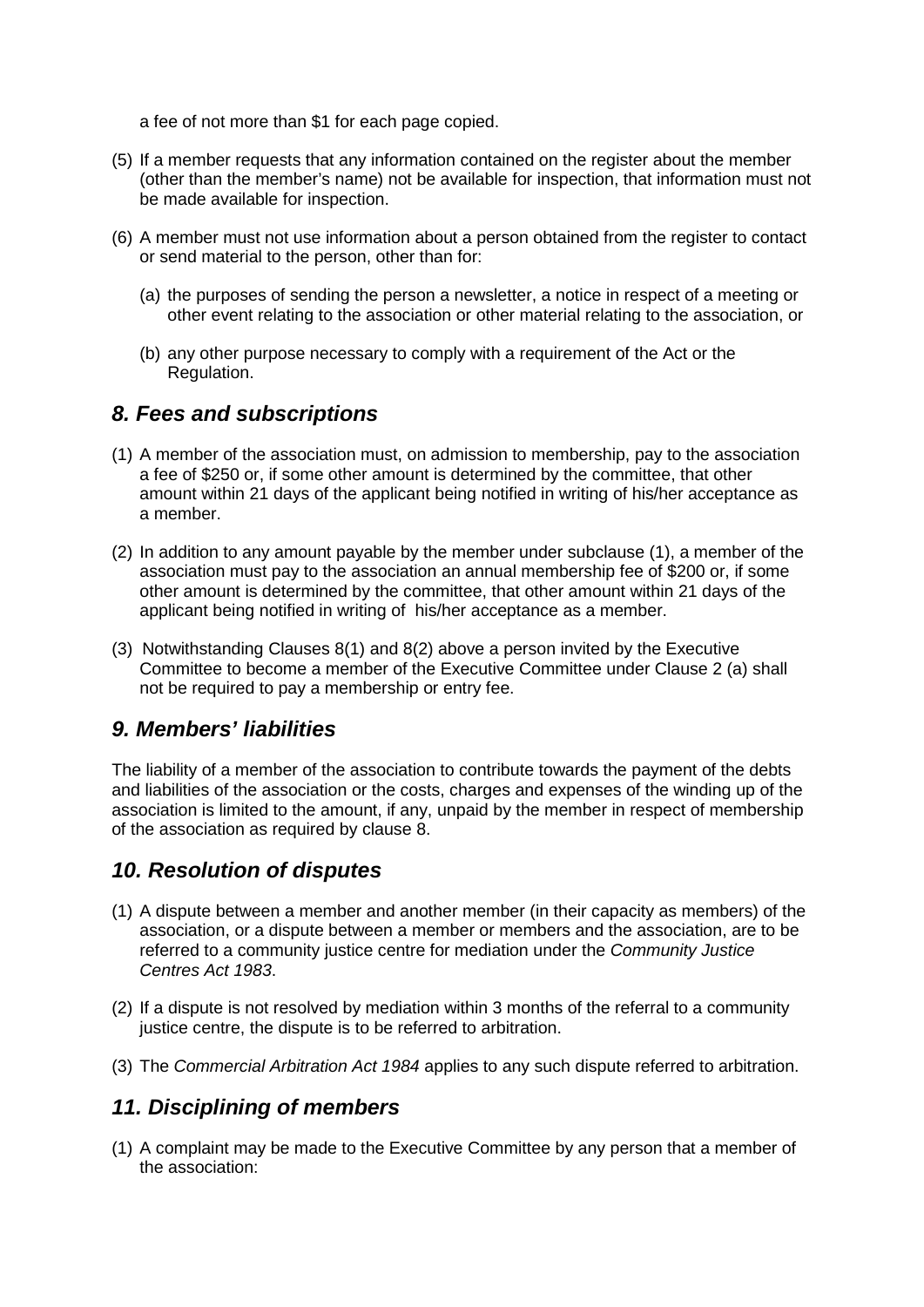- (a) has refused or neglected to comply with a provision or provisions of this constitution,  $\alpha$ r
- (b) has wilfully acted in a manner prejudicial to the interests of the association.
- (2) The Executive Committee may refuse to deal with a complaint if it considers the complaint to be trivial or vexatious in nature.
- (3) If the Executive Committee decides to deal with the complaint, the Executive Committee:
	- (a) must cause notice of the complaint to be served on the member concerned, and
	- (b) must give the member at least 14 days from the time the notice is served within which to make submissions to the Executive Committee in connection with the complaint, and
	- (c) must take into consideration any submissions made by the member in connection with the complaint.
- (4) The Executive Committee may, by resolution, expel the member from the association or suspend the member from membership of the association if, after considering the complaint and any submissions made in connection with the complaint, it is satisfied that the facts alleged in the complaint have been proved and the expulsion or suspension is warranted in the circumstances.
- (5) If the Executive Committee expels or suspends a member, the secretary must, within 7 days after the action is taken, cause written notice to be given to the member of the action taken, of the reasons given by the Executive Committee for having taken that action and of the member's right of appeal under clause 12.
- (6) The expulsion or suspension does not take effect:
	- (a) until the expiration of the period within which the member is entitled to appeal against the resolution concerned, or
	- (b) if within that period the member exercises the right of appeal, unless and until the association confirms the resolution under clause 12, whichever is the later.

### *12. Right of appeal of disciplined member*

- (1) A member may appeal to the association in general meeting against a resolution of the Executive Committee under clause 11, within 7 days after notice of the resolution is served on the member, by lodging with the secretary a notice to that effect.
- (2) The notice may, but need not, be accompanied by a statement of the grounds on which the member intends to rely for the purposes of the appeal.
- (3) On receipt of a notice from a member under subclause (1), the secretary must notify the Executive Committee which is to convene a general meeting of the association to be held within 28 days after the date on which the secretary received the notice.
- (4) At a general meeting of the association convened under subclause (3):
	- (a) no business other than the question of the appeal is to be transacted, and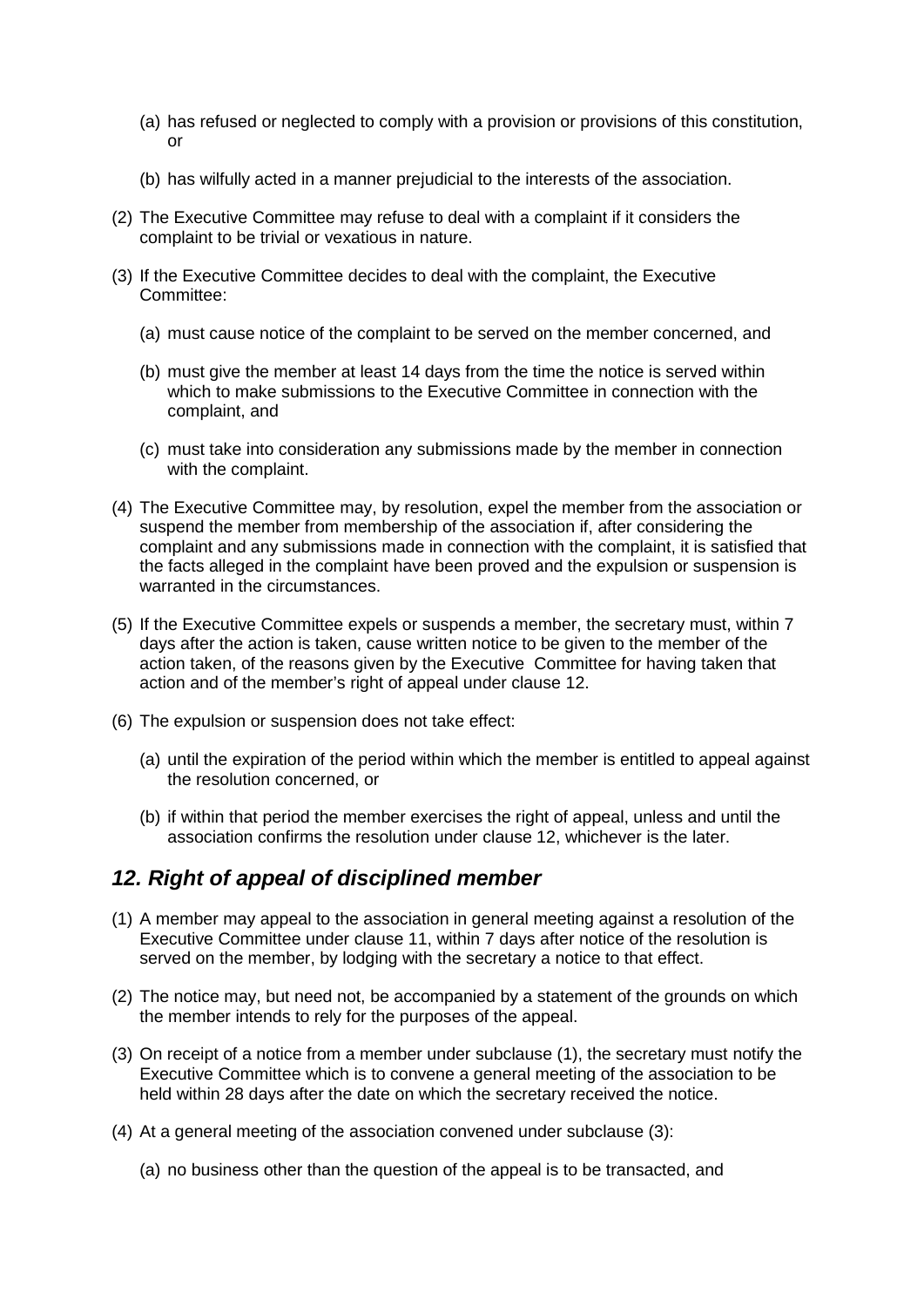- (b) the Executive Committee and the member must be given the opportunity to state their respective cases orally or in writing, or both, and
- (c) the members present are to vote by secret ballot on the question of whether the resolution should be confirmed or revoked.
- (5) The appeal is to be determined by a simple majority of votes cast by members of the association.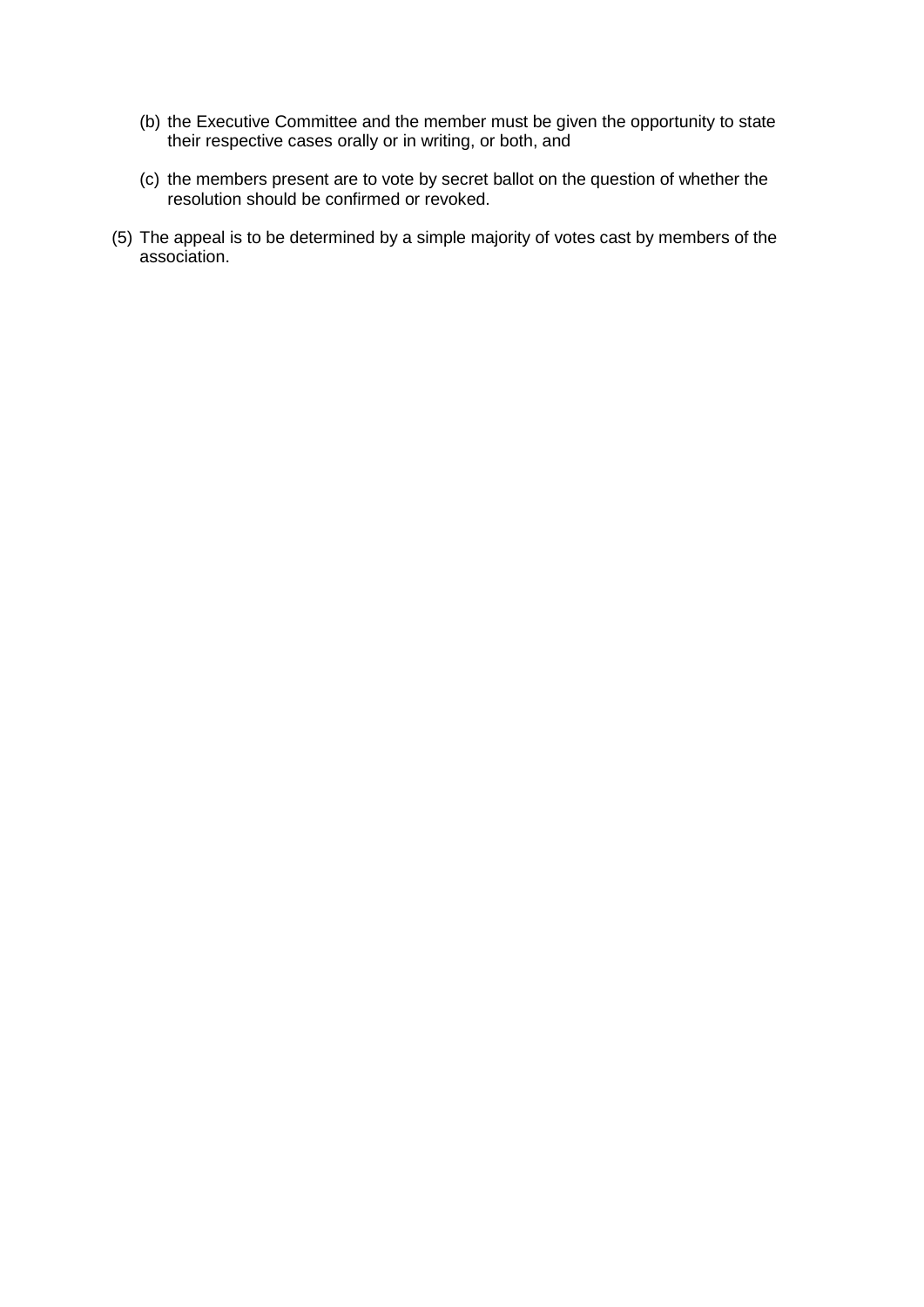# **Part 3 - The Executive Committee**

# *13. Powers of the Executive Committee*

Subject to the Act, the Regulation and this constitution and to any resolution passed by the association in general meeting, the Executive Committee:

- (a) is to control and manage the affairs of the association, and
- (b) may exercise all such functions as may be exercised by the association, other than those functions that are required by this constitution to be exercised by a general meeting of members of the association, and
- (c) has power to perform all such acts and do all such things as appear to the committee to be necessary or desirable for the proper management of the affairs of the association.

# *14. Composition and membership of the Executive Committee*

- (1) The Executive Committee is to consist of:
	- (a) the office-bearers of the association, and
	- (b) at least 4 ordinary committee members, each of whom is to be elected at the annual general meeting of the association under clause 15.
- (2) The total number of committee members is to be 8.
- (3) The office-bearers of the association are as follows:
	- (a) the president,
	- (b) the vice-president,
	- (c) the treasurer,
	- (d) the secretary.
- (4) A Executive Committee member may hold up to 2 offices (other than both the president and vice-president offices).
- (5) Each member of the Executive Committee is, subject to this constitution, to hold office until the conclusion of the annual general meeting following the date of the member's election, but is eligible for re-election.

# *15. Election of Executive Committee members*

- (1) Nominations of candidates for election as office-bearers of the association or as ordinary Executive Committee members:
	- (a) must be made in writing, signed by 1 member of the association and accompanied by the written consent of the candidate (which may be endorsed on the form of the nomination), and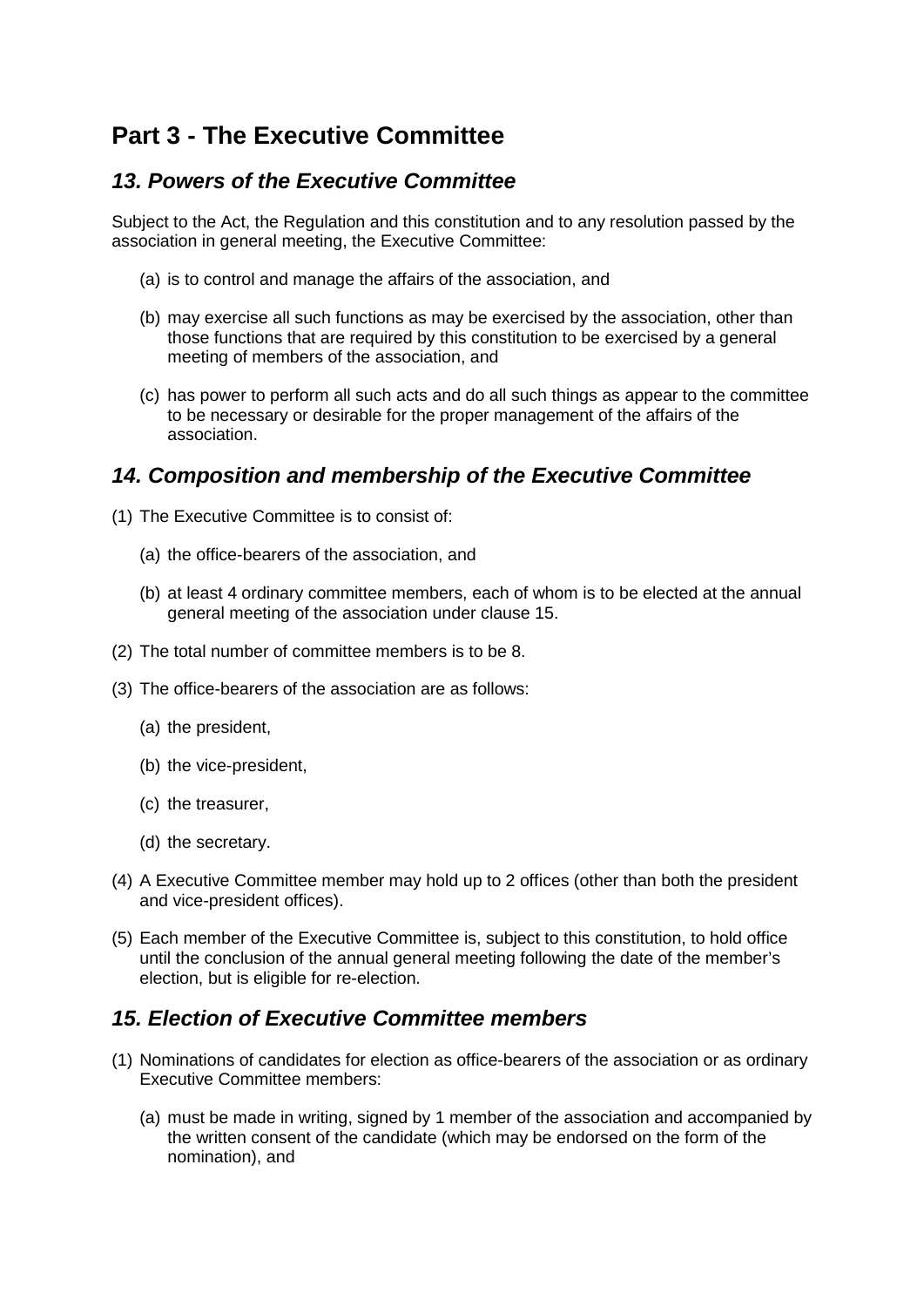- (b) must be delivered to the secretary of the association at least 7 days before the date fixed for the holding of the annual general meeting at which the election is to take place.
- (2) If insufficient nominations are received to fill all vacancies on the Executive Committee, the candidates nominated are taken to be elected and further nominations are to be received at the annual general meeting.
- (3) If insufficient further nominations are received, any vacant positions remaining on the Executive Committee are taken to be casual vacancies.
- (4) If the number of nominations received is equal to the number of vacancies to be filled, the persons nominated are taken to be elected.
- (5) If the number of nominations received exceeds the number of vacancies to be filled, a ballot is to be held.
- (6) The ballot for the election of office-bearers and ordinary Executive Committee members of the Executive committee is to be conducted at the annual general meeting in such usual and proper manner as the Executive Committee may direct.
- (7) A person nominated as a candidate for election as an office-bearer or as an ordinary Executive Committee member of the association must be a member of the association.

#### *16. Secretary*

- (1) The secretary of the association must, as soon as practicable after being appointed as secretary, lodge notice with the association of his or her address.
- (2) It is the duty of the secretary to keep minutes of:
	- (a) all appointments of office-bearers and members of the Executive Committee, and
	- (b) the names of members of the Executive Committee present at a Executive Committee meeting or a general meeting, and
	- (c) all proceedings at Executive Committee meetings and general meetings.
- (3) Minutes of proceedings at a meeting must be signed by the chairperson of the meeting or by the chairperson of the next succeeding meeting.

#### *17. Treasurer*

It is the duty of the treasurer of the association to ensure:

- (a) that all money due to the association is collected and received and that all payments authorised by the association are made, and
- (b) that correct books and accounts are kept showing the financial affairs of the association, including full details of all receipts and expenditure connected with the activities of the association.

### *18.Casual vacancies*

(1) In the event of a casual vacancy occurring in the membership of the Executive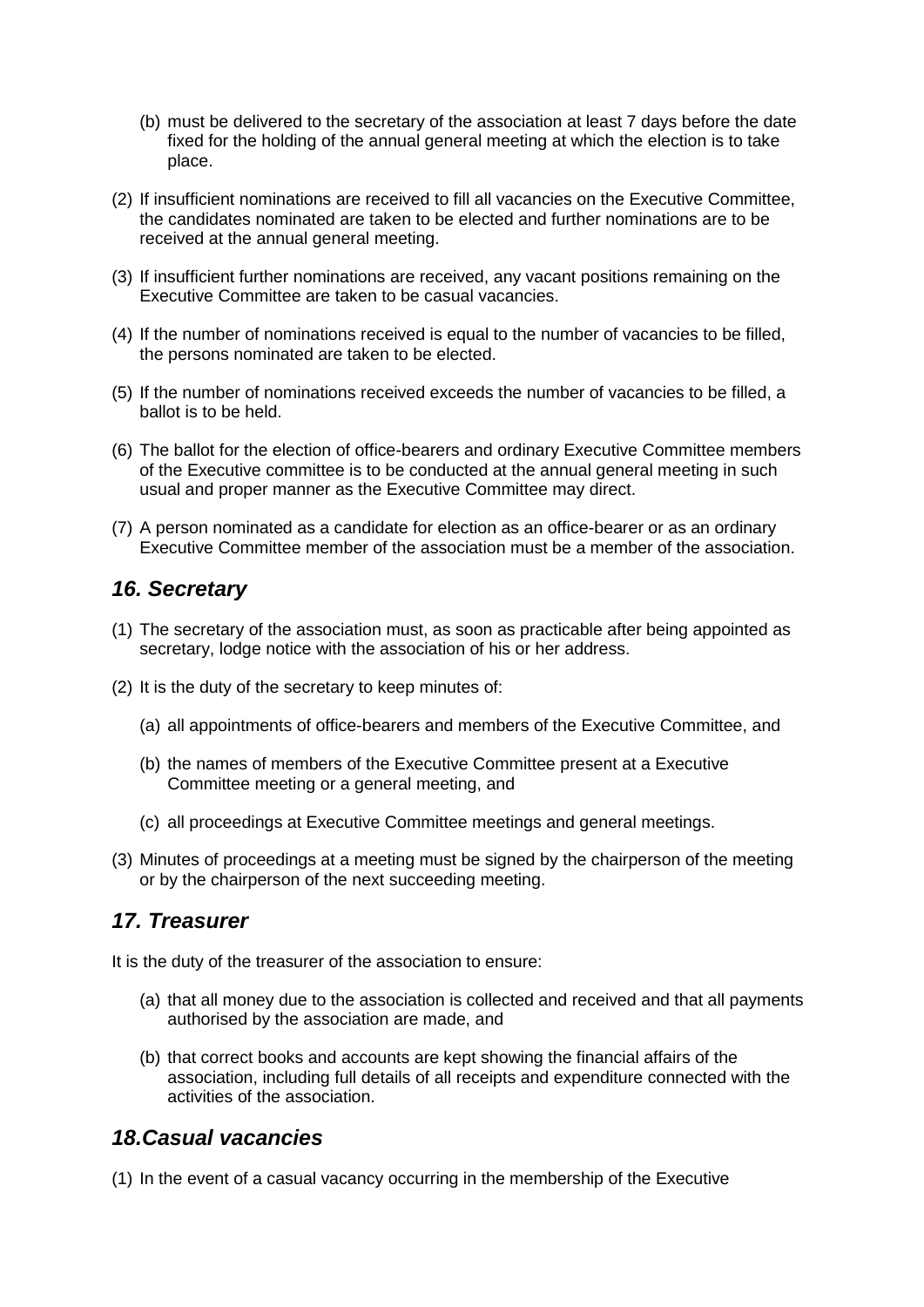Committee, the Executive Committee may appoint a member of the association to fill the vacancy and the member so appointed is to hold office, subject to this constitution, until the conclusion of the annual general meeting next following the date of the appointment.

- (2) A casual vacancy in the office of a member of the Executive Committee occurs if the member:
	- (a) dies, or
	- (b) ceases to be a member of the association, or
	- (c) becomes an insolvent under administration within the meaning of the *Corporations Act 2001* of the Commonwealth, or
	- (d) resigns office by notice in writing given to the secretary, or
	- (e) is removed from office under clause 19, or
	- (f) becomes a mentally incapacitated person, or
	- (g) is absent without the consent of the committee from 3 consecutive meetings of the committee, or
	- (h) is convicted of an offence involving fraud or dishonesty for which the maximum penalty on conviction is imprisonment for not less than 3 months, or
	- (i) is prohibited from being a director of a company under Part 2D.6 (Disqualification from managing corporations) of the *Corporations Act 2001* of the Commonwealth; or
	- (j) ceases to be a Match Official unless he or she holds the position by virtue of invitation of the Executive Committee within the meaning of Clause 8 (3).

### *19. Removal of Executive Committee members*

- (1) The association in general meeting may by resolution remove any member of the Executive Committee from the office of member before the expiration of the member's term of office and may by resolution appoint another person to hold office until the expiration of the term of office of the member so removed.
- (2) If a member of the Executive Committee to whom a proposed resolution referred to in subclause (1) relates makes representations in writing to the secretary or president (not exceeding a reasonable length) and requests that the representations be notified to the members of the association, the secretary or the president may send a copy of the representations to each member of the association or, if the representations are not so sent, the member is entitled to require that the representations be read out at the meeting at which the resolution is considered.

#### *20. Executive Committee meetings and quorum*

- (1) The Executive Committee must meet at least 3 times in each period of 12 months at such place and time as the Executive Committee may determine. Such meetings may take via telephone conference, Skype and other electronic means.
- (2) Additional meetings of the Executive Committee may be convened by the president or by any member of the Executive Committee.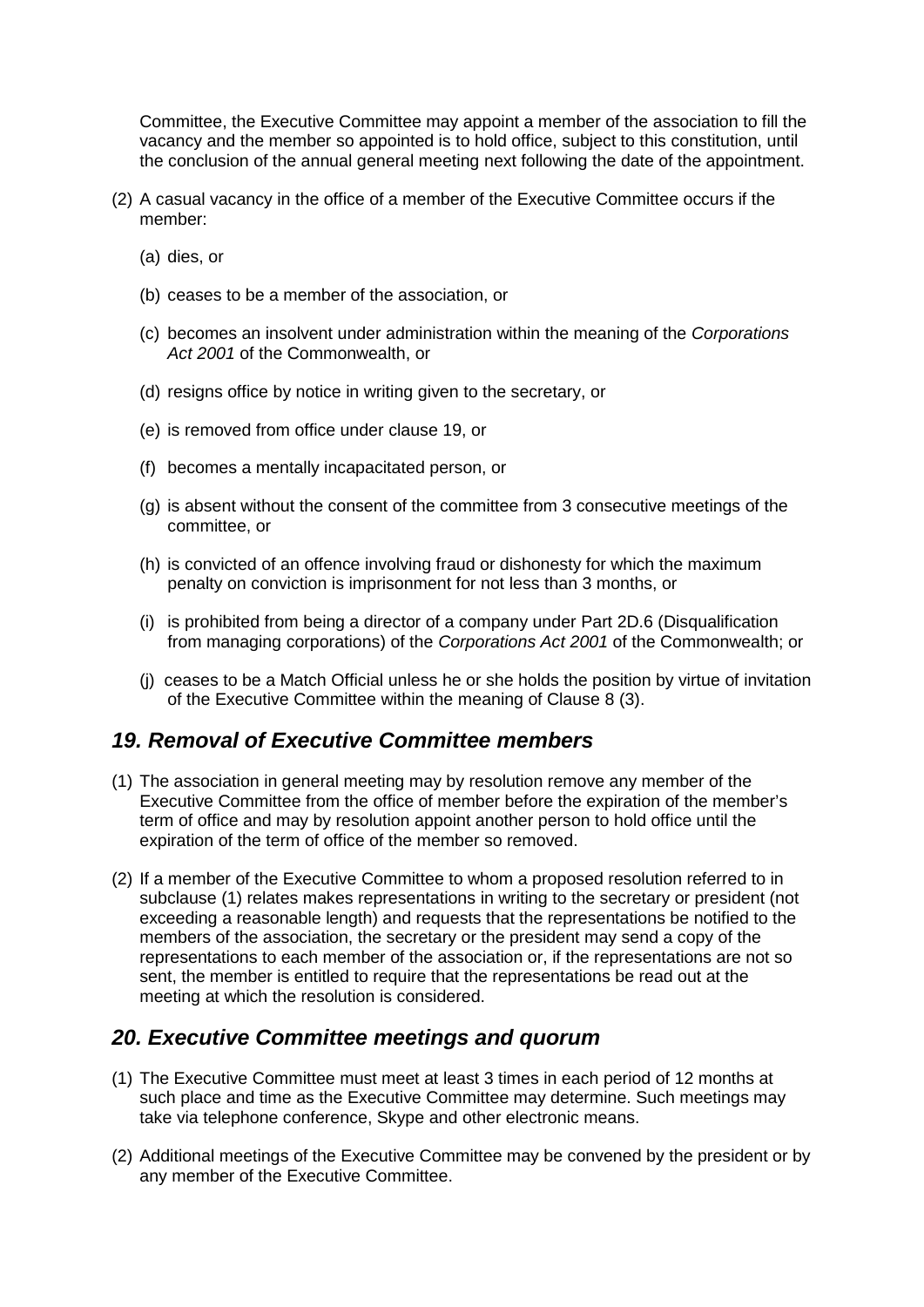- (3) Oral or written notice of a meeting of the Executive Committee must be given by the secretary to each member of the Executive Committee at least 48 hours (or such other period as may be unanimously agreed on by the members of the Executive Committee) before the time appointed for the holding of the meeting.
- (4) Notice of a meeting given under subclause (3) must specify the general nature of the business to be transacted at the meeting and no business other than that business is to be transacted at the meeting, except business which the committee members present at the meeting unanimously agree to treat as urgent business.
- (5) Any 5 members of the Executive Committee constitute a quorum for the transaction of the business of a meeting of the Executive Committee.
- (6) No business is to be transacted by the Executive Committee unless a quorum is present and if, within half an hour of the time appointed for the meeting, a quorum is not present, the meeting is to stand adjourned to the same place and at the same hour of the same day in the following week.
- (7) If at the adjourned meeting a quorum is not present within half an hour of the time appointed for the meeting, the meeting is to be dissolved.
- (8) At a meeting of the Executive Committee:
	- (a) the president or, in the president's absence, the vice-president is to preside, or
	- (b) if the president and the vice-president are absent or unwilling to act, such one of the remaining members of the committee as may be chosen by the members present at the meeting is to preside.

#### *21. Delegation by Executive committee to sub-committee*

- (1) The Executive Committee may, by instrument in writing, delegate to one or more sub committees (consisting of such member or members of the association as the committee thinks fit) the exercise of such of the functions of the committee as are specified in the instrument, other than:
	- (a) this power of delegation, and
	- (b) a function which is a duty imposed on the Executive Committee by the Act or by any other law.
- (2) A function the exercise of which has been delegated to a sub-committee under this clause may, while the delegation remains unrevoked, be exercised from time to time by the sub-committee in accordance with the terms of the delegation.
- (3) A delegation under this clause may be made subject to such conditions or limitations as to the exercise of any function, or as to time or circumstances, as may be specified in the instrument of delegation.
- (4) Despite any delegation under this clause, the Executive Committee may continue to exercise any function delegated.
- (5) Any act or thing done or suffered by a sub-committee acting in the exercise of a delegation under this clause has the same force and effect as it would have if it had been done or suffered by the Executive Committee.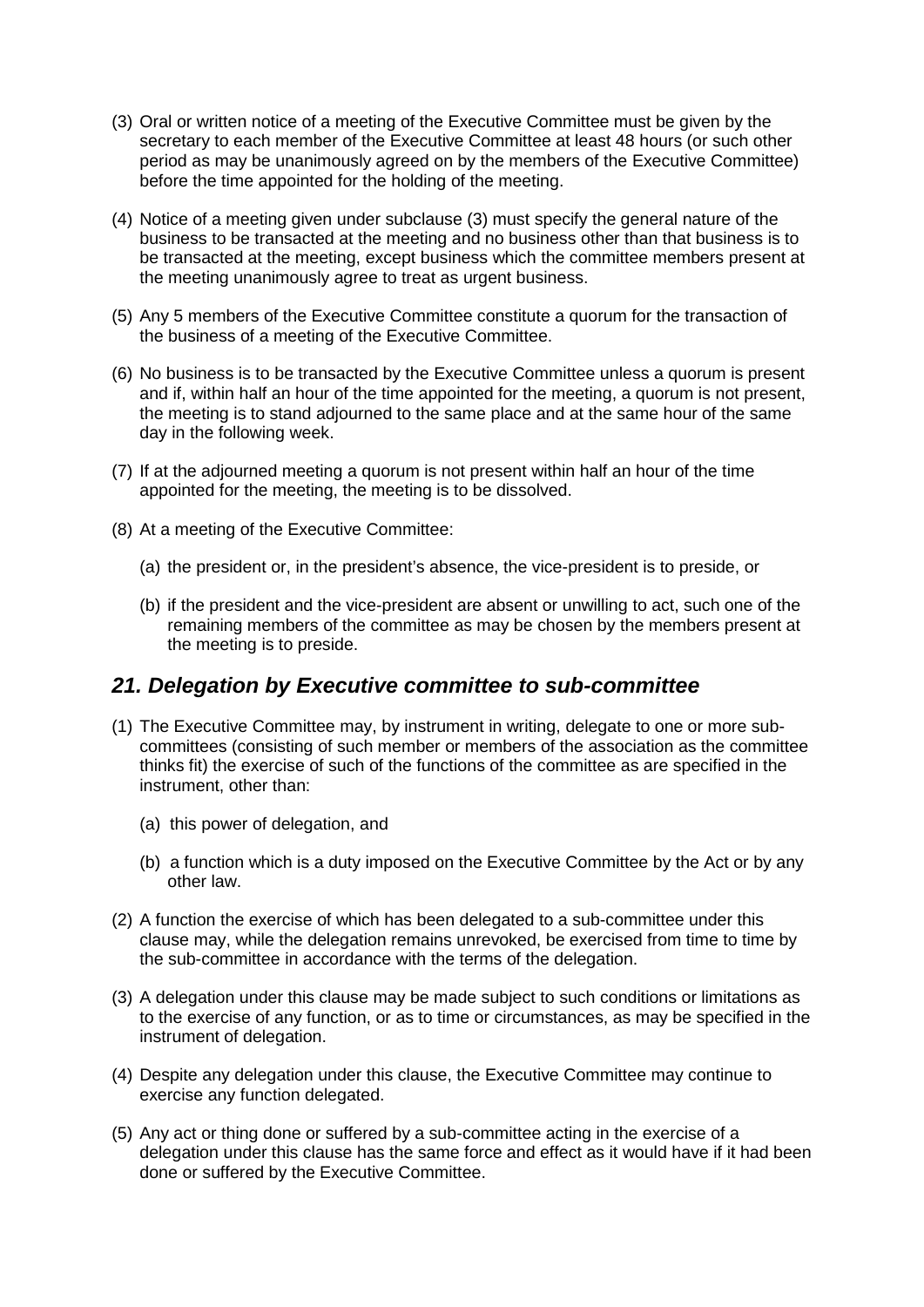- (6) The Executive Committee may, by instrument in writing, revoke wholly or in part any delegation under this clause.
- (7) A sub-committee may meet and adjourn as it thinks proper.

# *22. Voting and decisions*

- (1) Questions arising at a meeting of the Executive Committee or of any sub-committee appointed by the Executive Committee are to be determined by a majority of the votes of members of the Executive Committee or sub-committee present at the meeting.
- (2) Each member present at a meeting of the Executive Committee or of any sub-committee appointed by the Executive Committee (including the person presiding at the meeting) is entitled to one vote but, in the event of an equality of votes on any question, the person presiding may exercise a second or casting vote.
- (3) Subject to clause 20 (5), the Executive Committee may act despite any vacancy on the committee.
- (4) Any act or thing done or suffered, or purporting to have been done or suffered, by the Executive Committee or by a sub-committee appointed by the Executive Committee, is valid and effectual despite any defect that may afterwards be discovered in the appointment or qualification of any member of the Executive Committee or sub committee.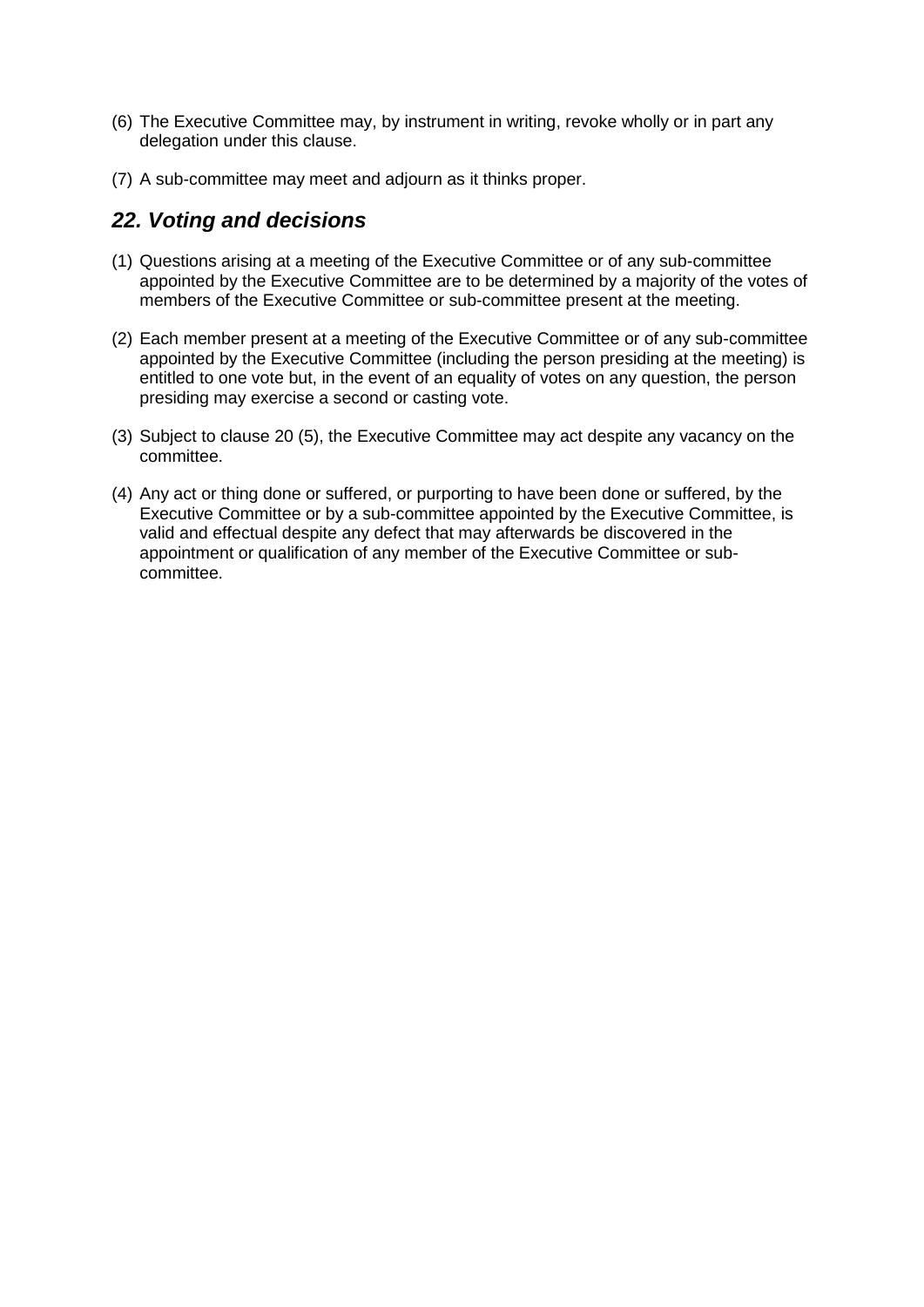# **Part 4 - General meetings**

## *23. Annual general meetings - holding of*

- (1) The association must hold its first annual general meeting within 18 months after its registration under the Act.
- (2) The association must hold its annual general meetings:
	- (a) within 6 months after the close of the association's financial year, or
	- (b) within such later time as may be allowed by the Director-General or prescribed by the Regulation.

### *24. Annual general meetings - calling of and business at*

- (1) The annual general meeting of the association is, subject to the Act and to clause 23, to be convened on such date and at such place and time as the Executive Committee thinks fit.
- (2) In addition to any other business which may be transacted at an annual general meeting, the business of an annual general meeting is to include the following:
	- (a) to confirm the minutes of the last preceding annual general meeting and of any special general meeting held since that meeting,
	- (b) to receive from the Executive Committee reports on the activities of the association during the last preceding financial year,
	- (c) to elect office-bearers of the association and ordinary Executive Committee members,
	- (d) to receive and consider any financial statement or report required to be submitted to members under the Act.
- (3) An annual general meeting must be specified as such in the notice convening it.

### *25. Special general meetings - calling of*

- (1) The Executive Committee may, whenever it thinks fit, convene a special general meeting of the association.
- (2) The Executive Committee must, on the requisition in writing of at least 20 per cent of the total number of members, convene a special general meeting of the association.
- (3) A requisition of members for a special general meeting:
	- (a) must state the purpose or purposes of the meeting, and
	- (b) must be signed by the members making the requisition, and
	- (c) must be lodged with the secretary, and
	- (d) may consist of several documents in a similar form, each signed by one or more of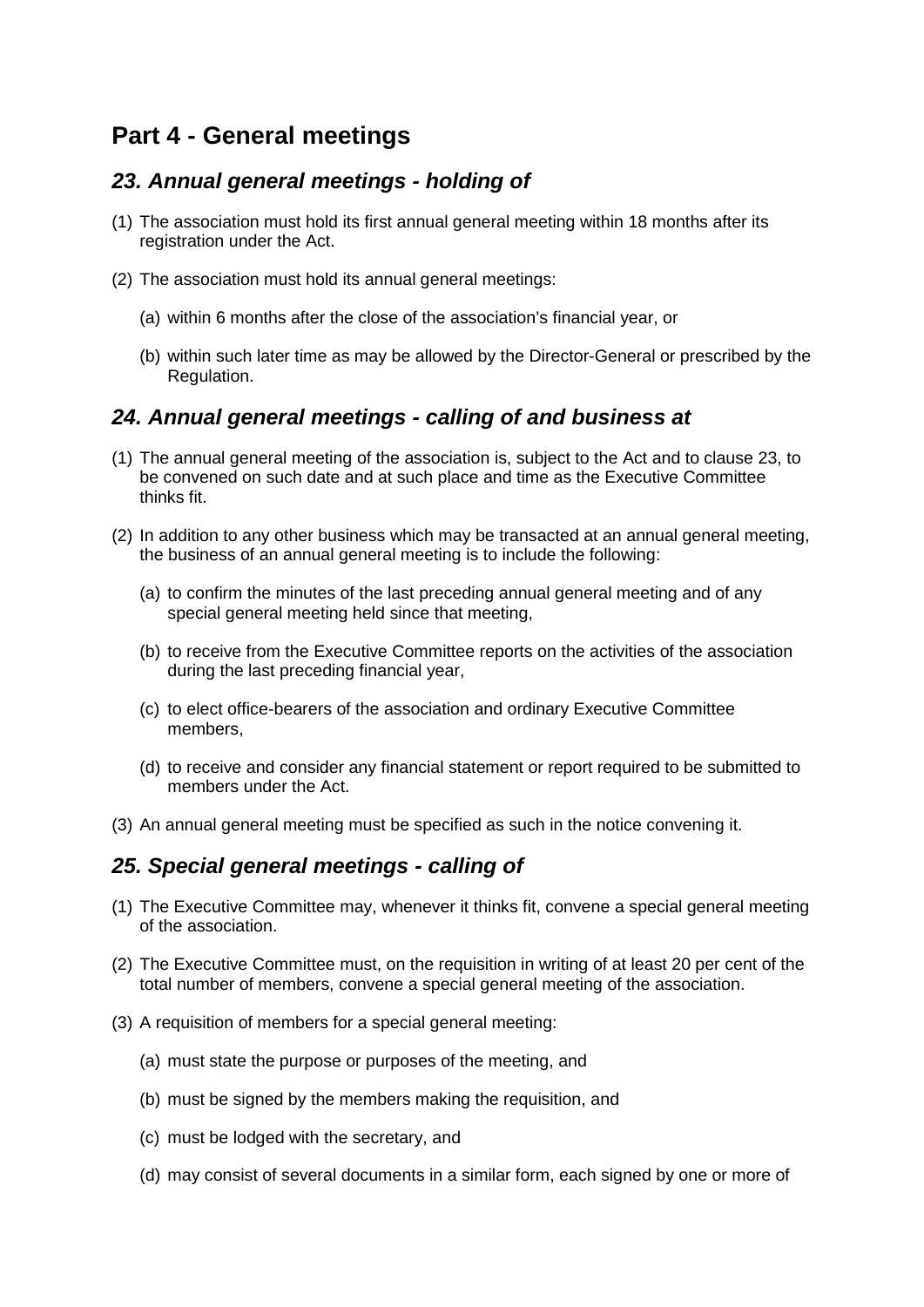the members making the requisition.

- (4) If the Executive Committee fails to convene a special general meeting to be held within 1 month after that date on which a requisition of members for the meeting is lodged with the secretary, any one or more of the members who made the requisition may convene a special general meeting to be held not later than 3 months after that date.
- (5) A special general meeting convened by a member or members as referred to in subclause (4) must be convened as nearly as is practicable in the same manner as general meetings are convened by the Executive Committee.

#### *26. Notice*

- (1) Except if the nature of the business proposed to be dealt with at a general meeting requires a special resolution of the association, the secretary must, at least 14 days before the date fixed for the holding of the general meeting, give a notice to each member specifying the place, date and time of the meeting and the nature of the business proposed to be transacted at the meeting.
- (2) If the nature of the business proposed to be dealt with at a general meeting requires a special resolution of the association, the secretary must, at least 21 days before the date fixed for the holding of the general meeting, cause notice to be given to each member specifying, in addition to the matter required under subclause (1), the intention to propose the resolution as a special resolution.
- (3) No business other than that specified in the notice convening a general meeting is to be transacted at the meeting except, in the case of an annual general meeting, business which may be transacted under clause 24 (2).
- (4) A member desiring to bring any business before a general meeting may give notice in writing of that business to the secretary who must include that business in the next notice calling a general meeting given after receipt of the notice from the member.

# *27. Quorum for general meetings*

- (1) No item of business is to be transacted at a general meeting unless a quorum of members entitled under this constitution to vote is present during the time the meeting is considering that item.
- (2) 20% of members present (being members entitled under this constitution to vote at a general meeting) constitute a quorum for the transaction of the business of a general meeting.
- (3) If within half an hour after the appointed time for the commencement of a general meeting a quorum is not present, the meeting:
	- (a) if convened on the requisition of members, is to be dissolved, and
	- (b) in any other case, is to stand adjourned to the same day in the following week at the same time and (unless another place is specified at the time of the adjournment by the person presiding at the meeting or communicated by written notice to members given before the day to which the meeting is adjourned) at the same place.
- (4) If at the adjourned meeting a quorum is not present within half an hour after the time appointed for the commencement of the meeting, the members present (being at least 3)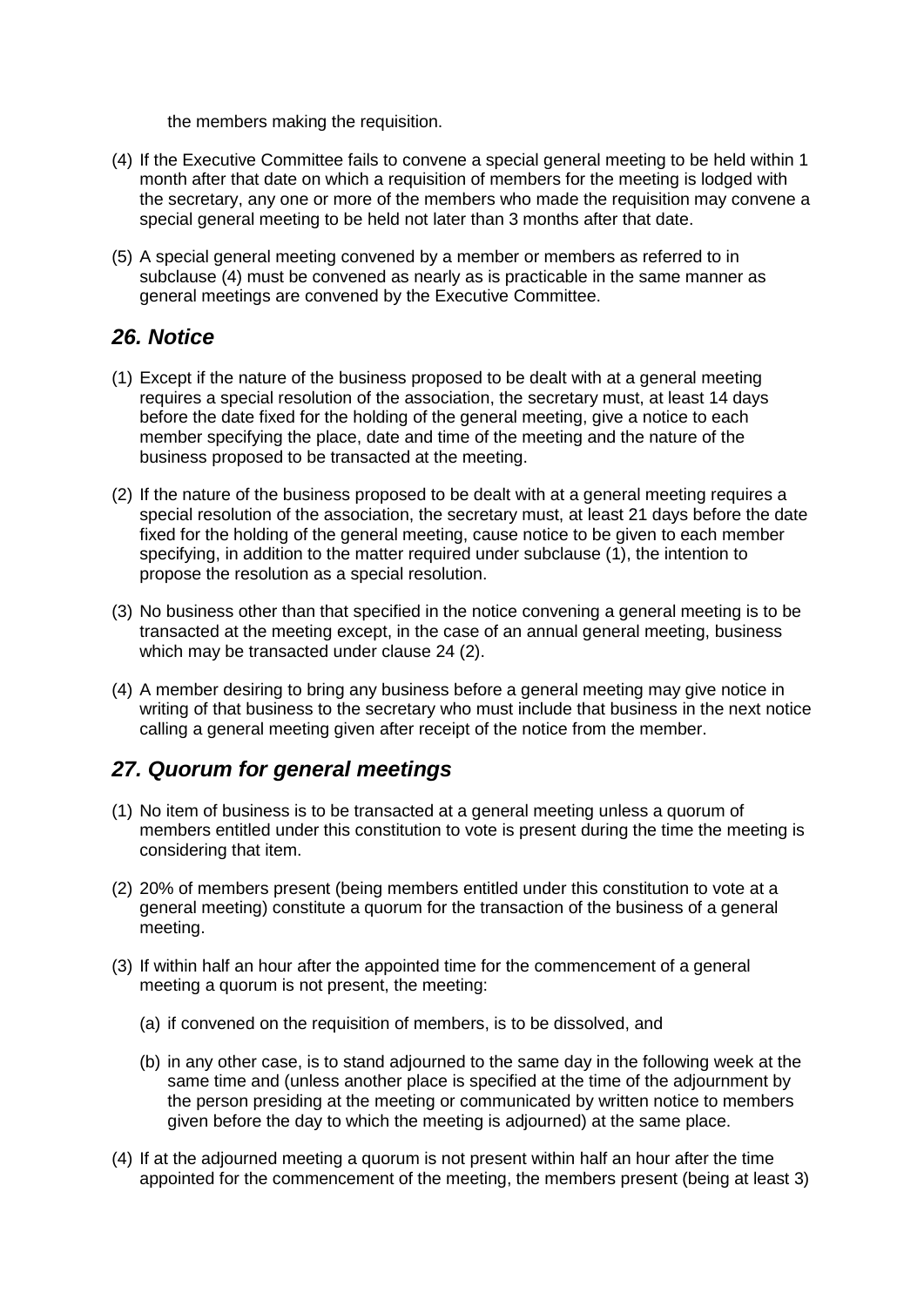are to constitute a quorum.

### *28. Presiding member*

- (1) The president or, in the president's absence, the vice-president, is to preside as chairperson at each general meeting of the association.
- (2) If the president and the vice-president are absent or unwilling to act, the members present must elect one of their number to preside as chairperson at the meeting.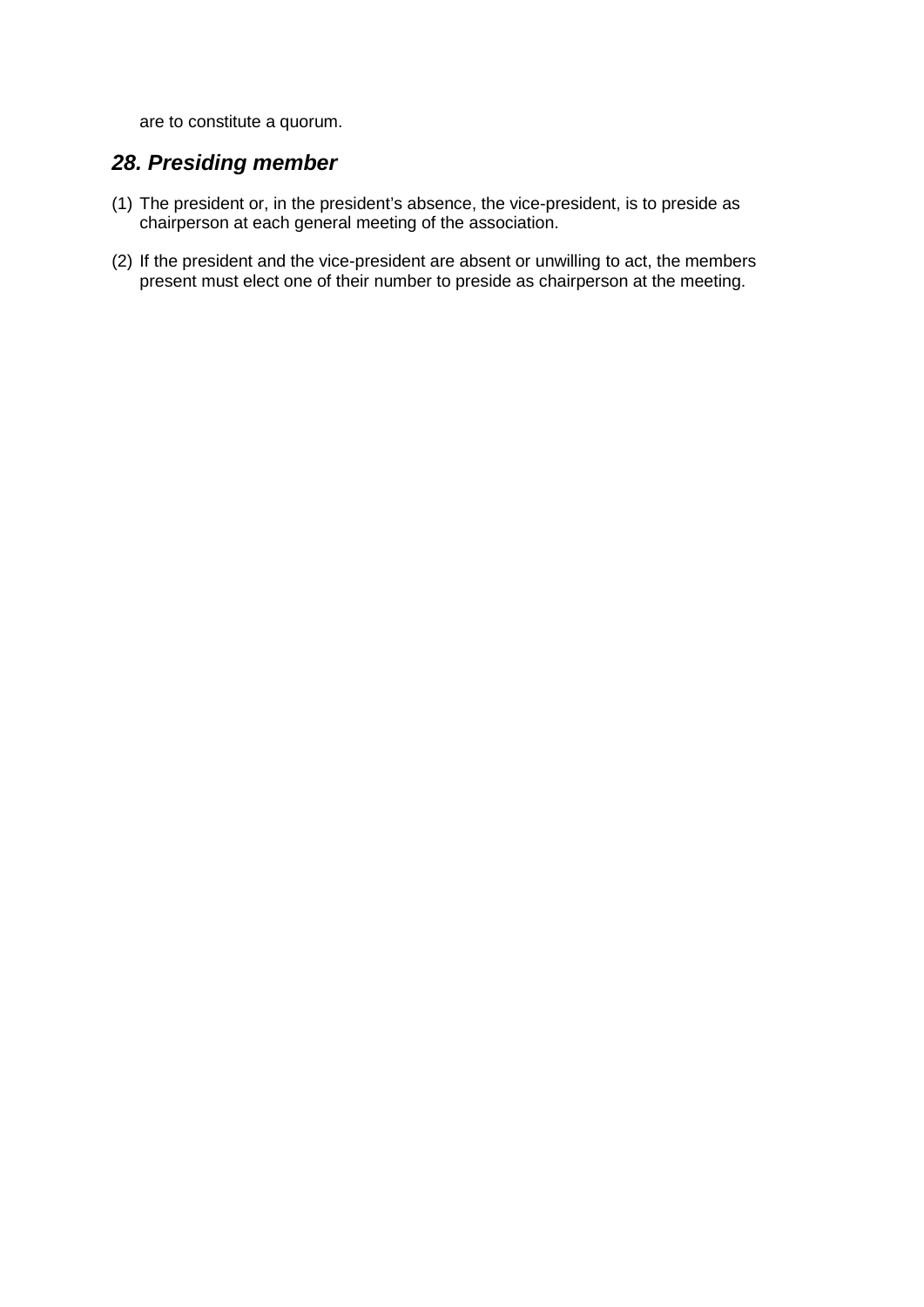# *29. Adjournment*

- (1) The chairperson of a general meeting at which a quorum is present may, with the consent of the majority of members present at the meeting, adjourn the meeting from time to time and place to place, but no business is to be transacted at an adjourned meeting other than the business left unfinished at the meeting at which the adjournment took place.
- (2) If a general meeting is adjourned for 14 days or more, the secretary must give written or oral notice of the adjourned meeting to each member of the association stating the place, date and time of the meeting and the nature of the business to be transacted at the meeting.
- (3) Except as provided in subclauses (1) and (2), notice of an adjournment of a general meeting or of the business to be transacted at an adjourned meeting is not required to be given.

## *30. Making of decisions*

- (1) A question arising at a general meeting of the association is to be determined by either:
	- (a) a show of hands, or
	- (b) if on the motion of the chairperson or if 5 or more members present at the meeting decide that the question should be determined by a written ballot—a written ballot.
- (2) If the question is to be determined by a show of hands, a declaration by the chairperson that a resolution has, on a show of hands, been carried or carried unanimously or carried by a particular majority or lost, or an entry to that effect in the minute book of the association, is evidence of the fact without proof of the number or proportion of the votes recorded in favour of or against that resolution.
- (3) If the question is to be determined by a written ballot, the ballot is to be conducted in accordance with the directions of the chairperson.

# *31. Special resolutions*

A special resolution may only be passed by the association in accordance with section 39 of the Act.

# *32. Voting*

- (1) On any question arising at a general meeting of the association a member has one vote only.
- (2) In the case of an equality of votes on a question at a general meeting, the chairperson of the meeting is entitled to exercise a second or casting vote.
- (3) A member is not entitled to vote at any general meeting of the association unless all money due and payable by the member to the association has been paid.
- (4) A member is not entitled to vote at any general meeting of the association if the member is under 18 years of age.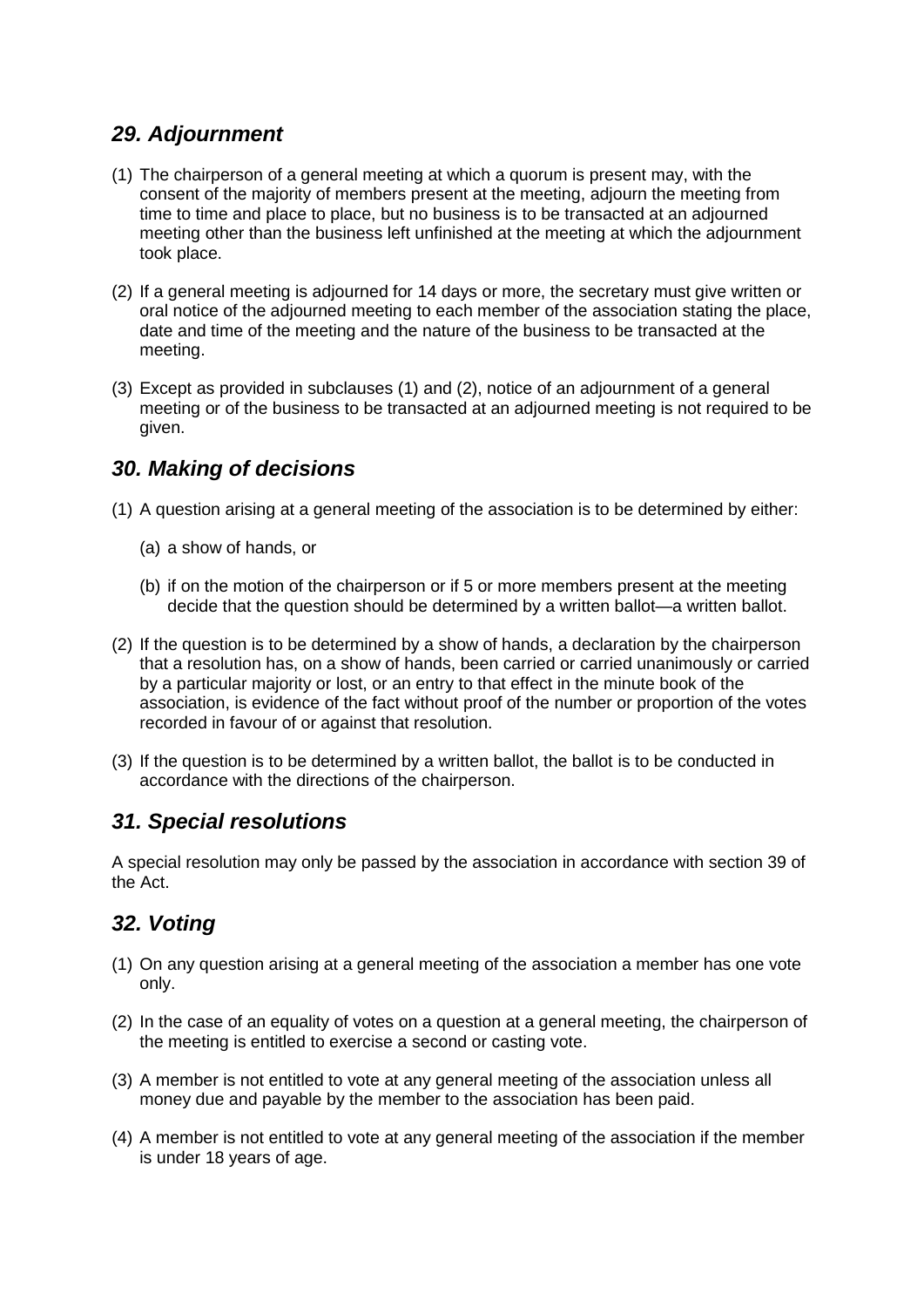## *33. Proxy votes not permitted*

Proxy voting must not be undertaken at or in respect of a general meeting.

## *34. Postal ballots*

- (1) The association may hold a postal ballot to determine any issue or proposal (other than an appeal under clause 12).
- (2) A postal ballot is to be conducted in accordance with Schedule 3 to the Regulation.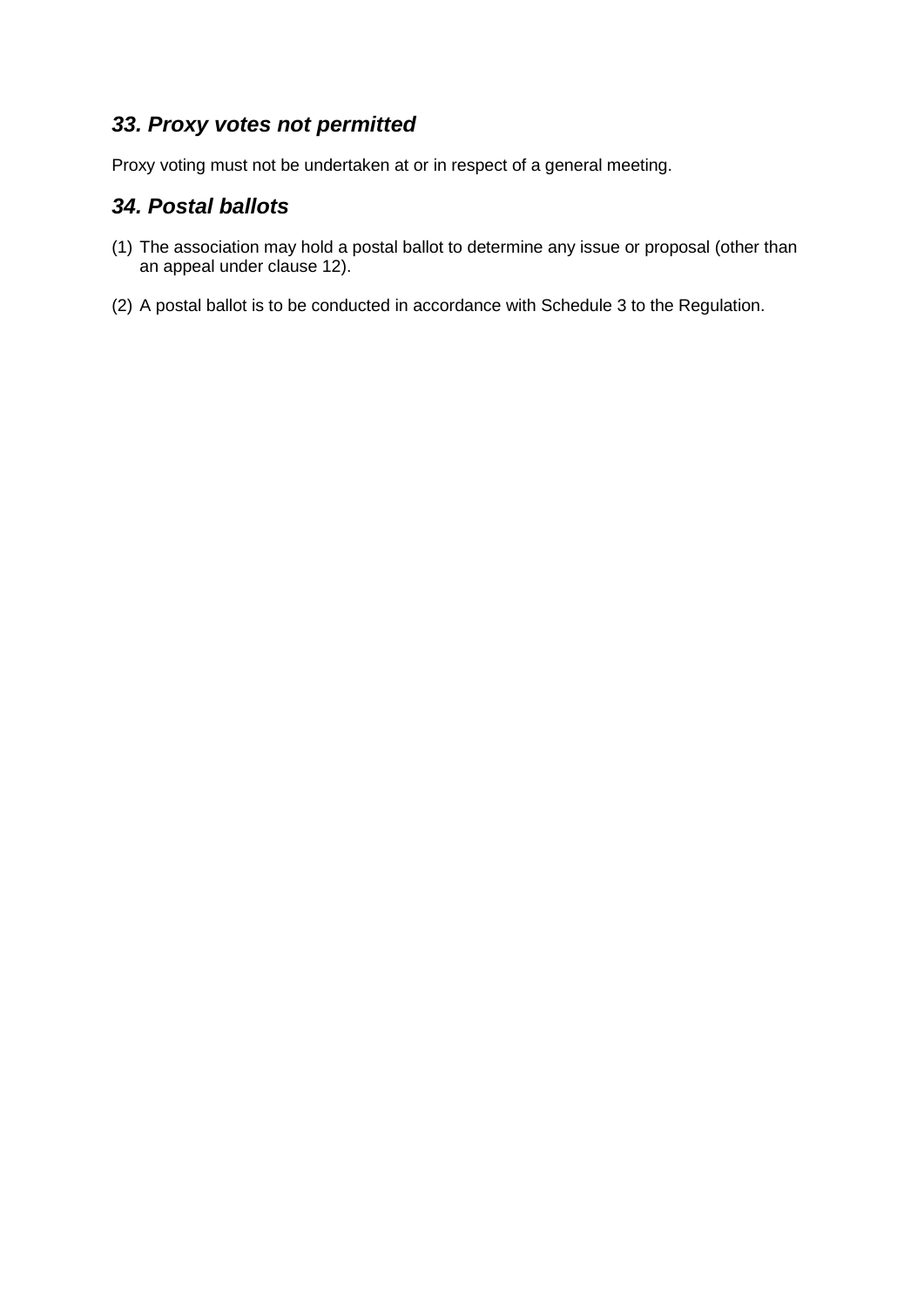# **Part 5 - Miscellaneous**

#### *35. Insurance*

The association may effect and maintain insurance.

# *36. Funds - source*

- (1) The funds of the association are to be derived from entrance fees and annual subscriptions of members, donations and, subject to any resolution passed by the association in general meeting, such other sources as the Executive Committee determines.
- (2) All money received by the association must be deposited as soon as practicable and without deduction to the credit of the association's bank or other authorised deposittaking institution account.
- (3) The association must, as soon as practicable after receiving any money, issue an appropriate receipt.

### *37. Funds - management*

- (1) Subject to any resolution passed by the association in general meeting, the funds of the association are to be used in pursuance of the objects of the association in such manner as the Executive Committee determines.
- (2) All cheques, drafts, bills of exchange, promissory notes and other negotiable instruments must be signed by any 2 members of the committee or employees of the association, being members or employees authorised to do so by the committee.

### *38. Change of name, objects and constitution*

An application to the Director-General for registration of a change in the association's name, objects or constitution in accordance with section 10 of the Act is to be made by the public officer or a committee member.

# *39. Custody of books etc*

Except as otherwise provided by this constitution, the public officer must keep in his or her custody or under his or her control all records, books and other documents relating to the association.

# *40. Inspection of books etc*

- (1) The following documents must be open to inspection, free of charge, by a member of the association at any reasonable hour:
	- (a) records, books and other financial documents of the association,
	- (b) this constitution,
	- (c) minutes of all Executive Committee meetings and general meetings of the association.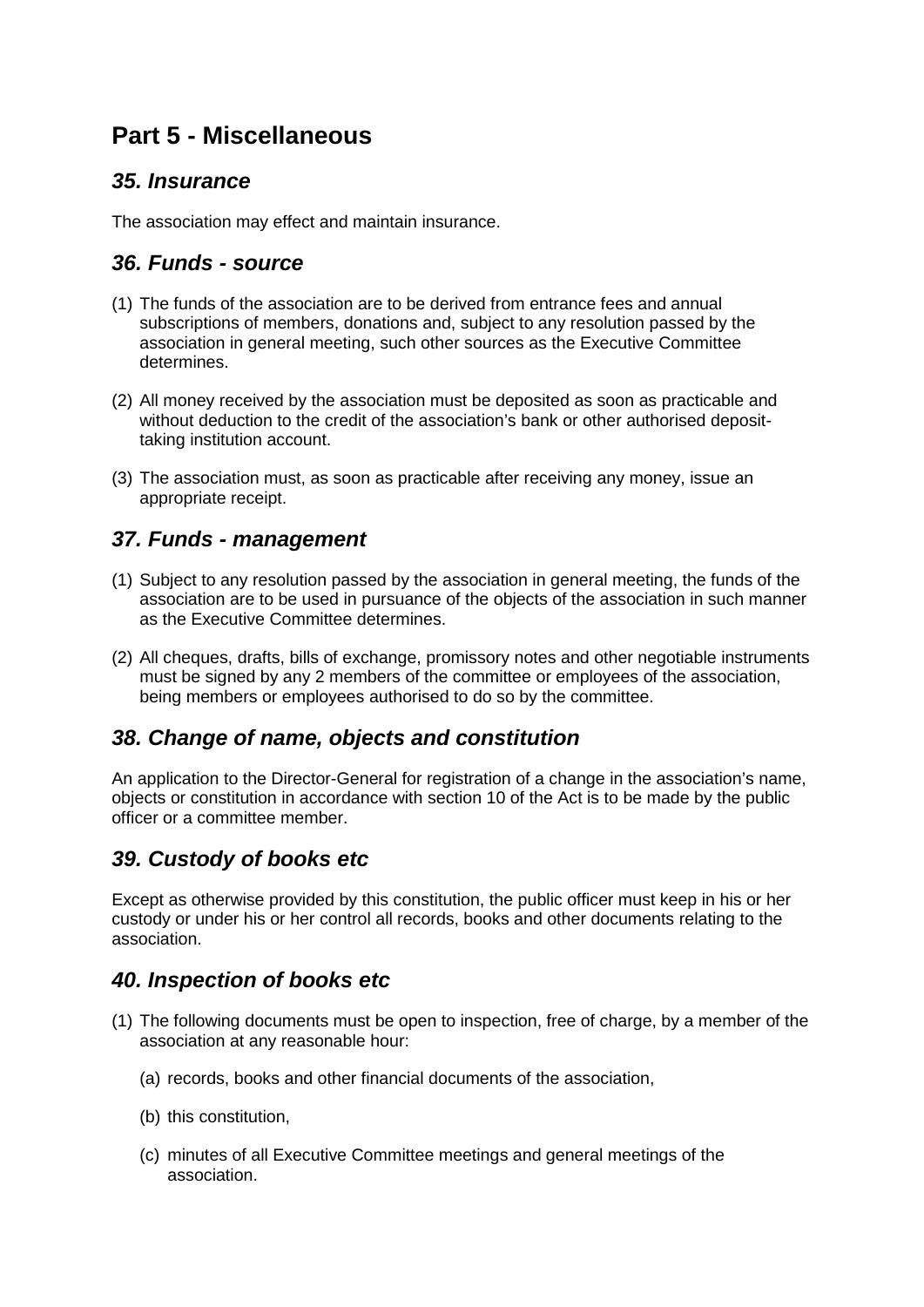(2) A member of the association may obtain a copy of any of the documents referred to in subclause (1) on payment of a fee of not more than \$1 for each page copied.

## *41. Service of notices*

- (1) For the purpose of this constitution, a notice may be served on or given to a person:
	- (a) by delivering it to the person personally, or
	- (b) by sending it by pre-paid post to the address of the person, or
	- (c) by sending it by facsimile transmission or some other form of electronic transmission to an address specified by the person for giving or serving the notice.
- (2) For the purpose of this constitution, a notice is taken, unless the contrary is proved, to have been given or served:
	- (a) in the case of a notice given or served personally, on the date on which it is received by the addressee, and
	- (b) in the case of a notice sent by pre-paid post, on the date when it would have been delivered in the ordinary course of post, and
	- (c) in the case of a notice sent by facsimile transmission or some other form of electronic transmission, on the date it was sent or, if the machine from which the transmission was sent produces a report indicating that the notice was sent on a later date, on that date.

### *42. Financial year*

The financial year of the association is:

- (a) the period of time commencing on the date of incorporation of the association and ending on the following 30 June, and
- (b) each period of 12 months after the expiration of the previous financial year of the association, commencing on 1 July and ending on the following 30 June.